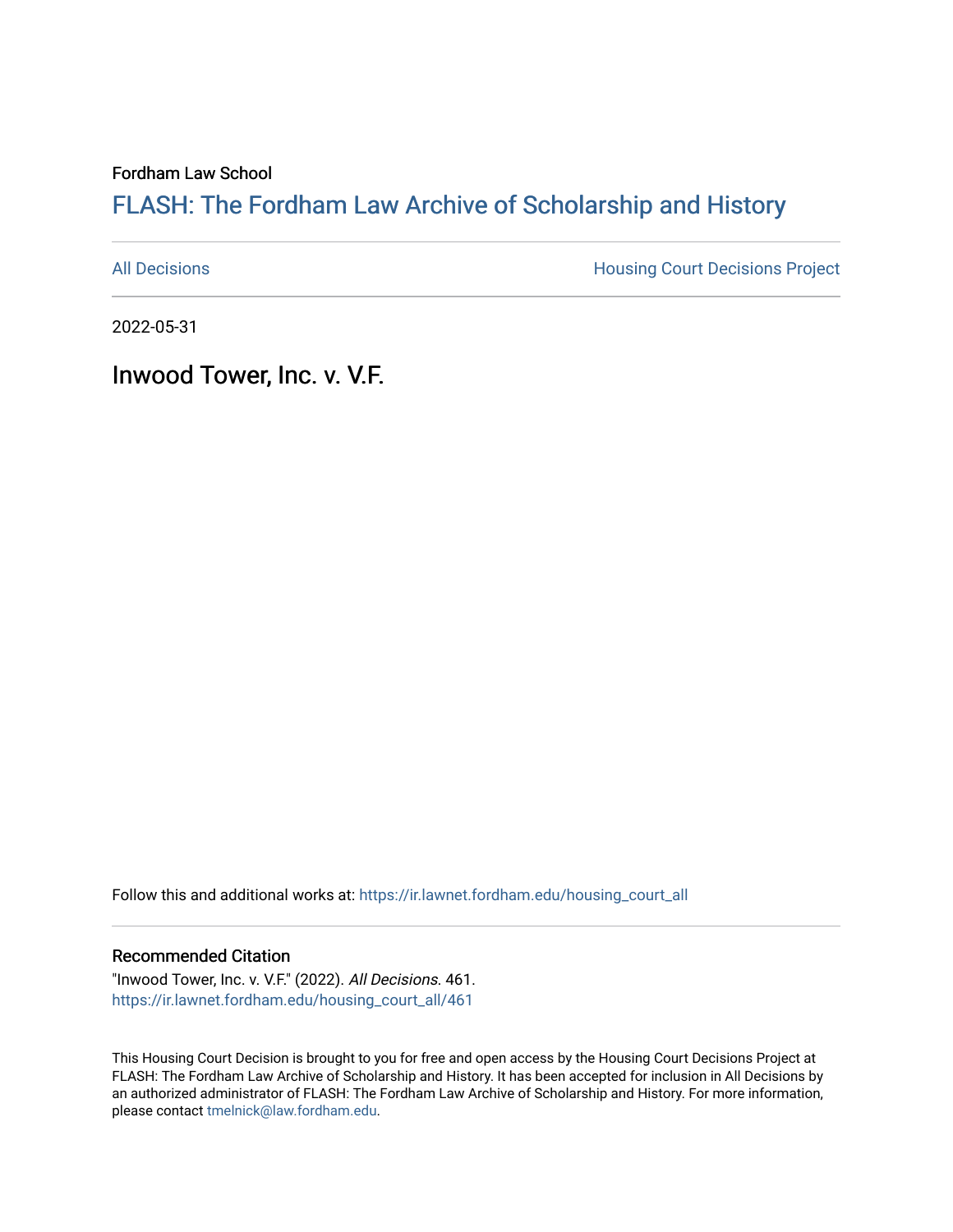[\*1]

| <b>Inwood Tower, Inc. v V.F.</b>                                                         |
|------------------------------------------------------------------------------------------|
| 2022 NY Slip Op $50465(U)$                                                               |
| Decided on May 31, 2022                                                                  |
| <b>Supreme Court, New York County</b>                                                    |
| James, J.                                                                                |
| Published by <u>New York State Law Reporting Bureau</u> pursuant to Judiciary Law § 431. |
| This opinion is uncorrected and will not be published in the printed Official Reports.   |

Decided on May 31, 2022

Supreme Court, New York County

## Inwood Tower, Inc., Petitioner-Landlord,

against

V.F., Respondent-Tenant.

Index No. LT-066454/17

Counsel for Petitioner, Inwood Tower, Inc. Fran Lawless, Esq. Joseph Mitchell, Esq. Kagan Lubic Lepper Finkelstein & Gold, LLP 200 Madison Avenue, 24th Floor New York, NY 10016-4001 212-252-0300

Counsel for Guardian on behalf of Respondent, V.F. Melvin Saravia, Esq. The Legal Aid Society Harlem Community Law Office 2090 Adam Clayton Powell Jr. Blvd., 3rd Floor Tel: (212) 426-3017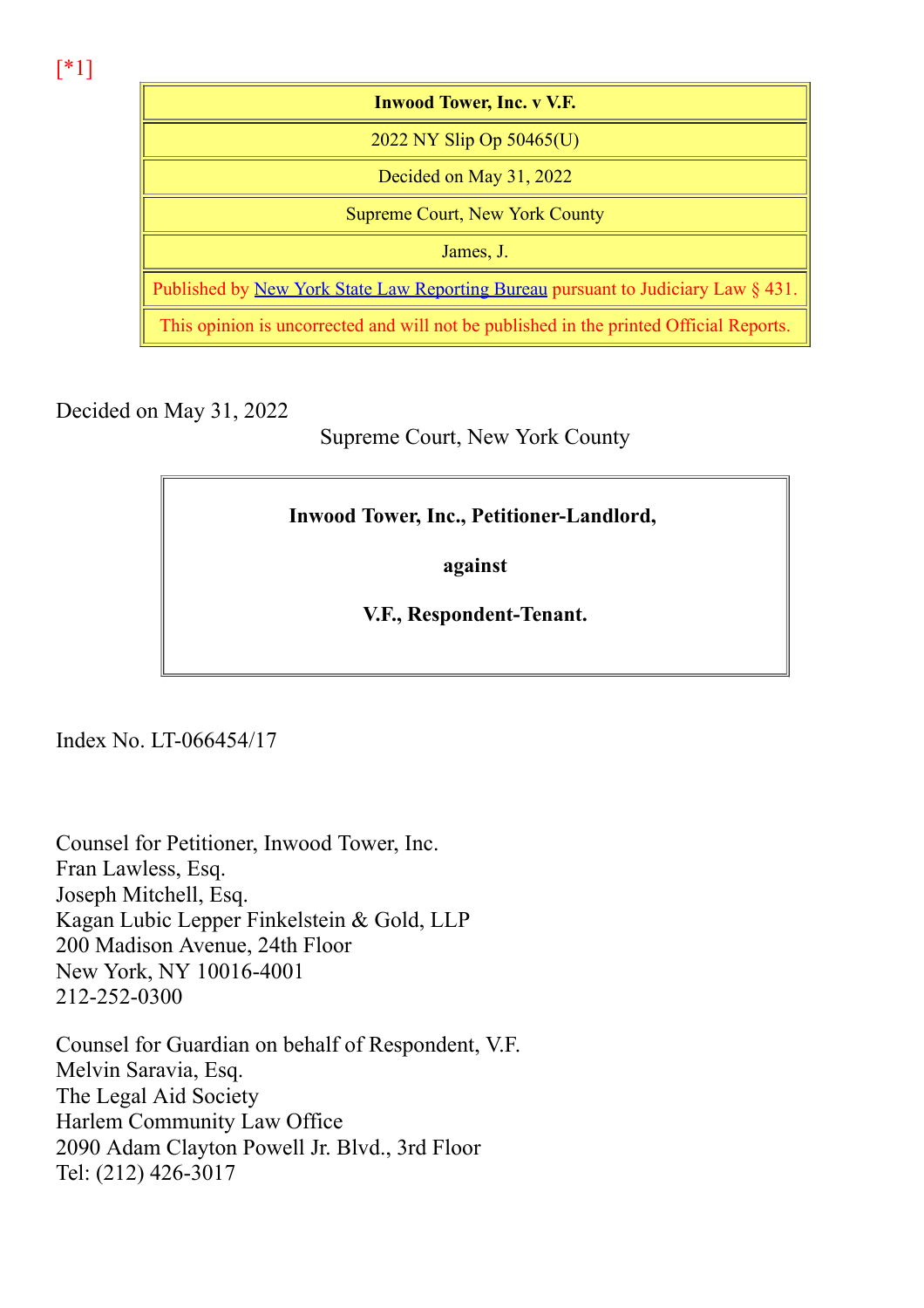Ta-Tanisha James, J.

The following papers, numbered 1 to 1-3, were read on this application to Vacate Stipulation

Notice of Motion/ Petition/ OSC - Affidavits - Exhibits No(s) 1 Answering Affidavits - Exhibits No(s) 2 Replying Affidavits No(s) 3

This is a holdover proceeding commenced by Petitioner-Landlord in June 2017. Petitioner alleged, *inter alia*, that Respondent-Tenant harassed tenants and staff, used inappropriate and derogatory language directed towards tenants and staff, and repeatedly parked in unauthorized parking spaces. On July 5, 2017, the initial return date of the proceeding, the housing court made a referral to Adult Protective Services ("APS") and adjourned the matter to August 14, 2017. On that date, the housing court adjourned the matter to October 2, 2017, for status of the APS referral. In the interim, Mr. F. retained counsel and interposed an answer denying the allegations and asserting various affirmative defenses. The matter was further adjourned over several additional dates and on June 21, 2018, the parties executed a probationary stipulation of settlement whereby Mr. F. agreed to abide by numerous conditions for a two-year period.

In June 2020, immediately prior to the expiration of the probationary stipulation, Petitioner filed a motion to restore the matter, alleging Mr. F. breached the stipulation of settlement between September 2019 and June 10, 2020. Petitioner sought a hearing to determine whether Mr. F. breached the terms and conditions of the June 2018 stipulation, and in the event of a finding of a material breach, issuance of an order granting final judgment of possession in favor of Petitioner and a warrant of eviction. Mr. F.'s counsel opposed the motion on the basis Petitioner failed to provide sufficient notice of the alleged violations, thus depriving Mr. F. and his family an opportunity to work with his medical providers to stabilize his mental illness such that the nuisance conduct would not occur. In an order dated October 5, 2020, the Housing Court found Petitioner-Landlord provided sufficient allegations of multiple breaches of the stipulation and  $[^*2]$ provided notice as required by the stipulation and granted the motion to the extent of restoring the matter for a hearing. Additionally, the Housing Court made a second APS referral.

On January 25, 2021, Alexander Lombard, Esq., counsel for Mr. F. in the housing matter, filed an Article 81 Guardianship proceeding in Supreme Court seeking the appointment of a guardian for Mr. F. The Supreme Court found Mr. F. to be incapacitated and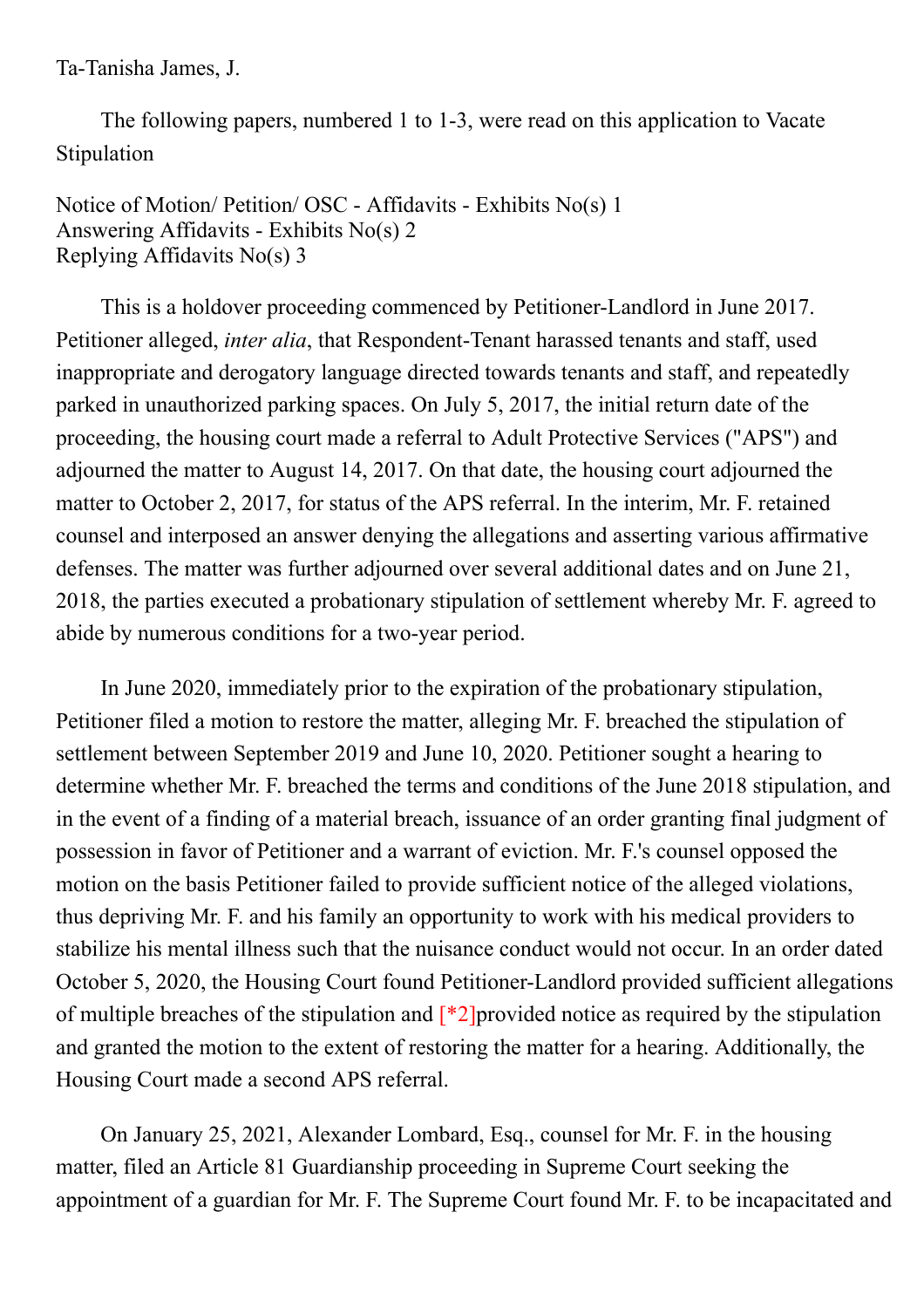appointed his sister, Olga F., as his guardian pursuant to an Order and Judgment dated August 13, 2021. Following her appointment, the Guardian retained The Legal Aid Society to represent her in her capacity as guardian with the power to defend the housing matter on behalf of Mr. F.

On October 22, 2021, the Guardian, through retained counsel, filed the instant motion seeking to vacate the June 2018 stipulation of settlement on the basis it violates the public policy of New York to protect the rights of the mentally infirm. The Landlord opposes the motion and asks the Court to schedule the matter for a hearing to determine whether the stipulation was breached. The Court commenced a hearing on the motion on April 7, 2022. The hearing was continued on April 8, 2022, and April 29, 2022. Following the conclusion of the hearing, the Court reserved decision. After a review of all papers submitted and the testimony and arguments during the hearing, the motion is granted for the reasons set forth herein.

The Guardian argues Mr. F. lacked capacity to enter into the stipulation due to his mental illness and did not have a guardian ad litem ("GAL") or Article 81 guardian to protect his rights or assist him to ensure compliance with the terms of the stipulation. The Guardian further asserts Mr. F.'s failure to comply with medication to treat his severe bipolar disorder is the primary reason for the nuisance conduct, and once home healthcare is implemented to assist with the medication regimen the conduct is not likely to persist.<sup>[FN1]</sup> In opposition, Petitioner argues it is Mr. F.'s burden to prove incapacity and mere conclusory statements of stress or depression are insufficient to establish he was incompetent to comprehend and understand the nature of the settlement.

Stipulations of settlement are generally favored and are not lightly set aside. However, courts have discretion to vacate stipulations of settlements where there is a showing of "fraud, collusion, mistake, accident, or some other ground of the same nature" (Matter of Frutiger, 29 NY2d 143, 150 [1971]). This includes when a party "inadvertently, unadvisably or improvidently entered into an agreement which will take the case out of the due and ordinary course of proceeding in the action, and in so doing may work to his prejudice Where both parties can be restored to substantially their former position the court, as a general rule, exercises such power if it appears that the stipulation was entered into inadvisedly or that it would be inequitable to hold the parties to it" (Matter of New York Found, for Senior Citizens v Hamilton, 170 AD3d 543 [1st Dept 2019] [internal citations omitted]).

It is the public policy of the state and its courts to rigorously protect the rights of the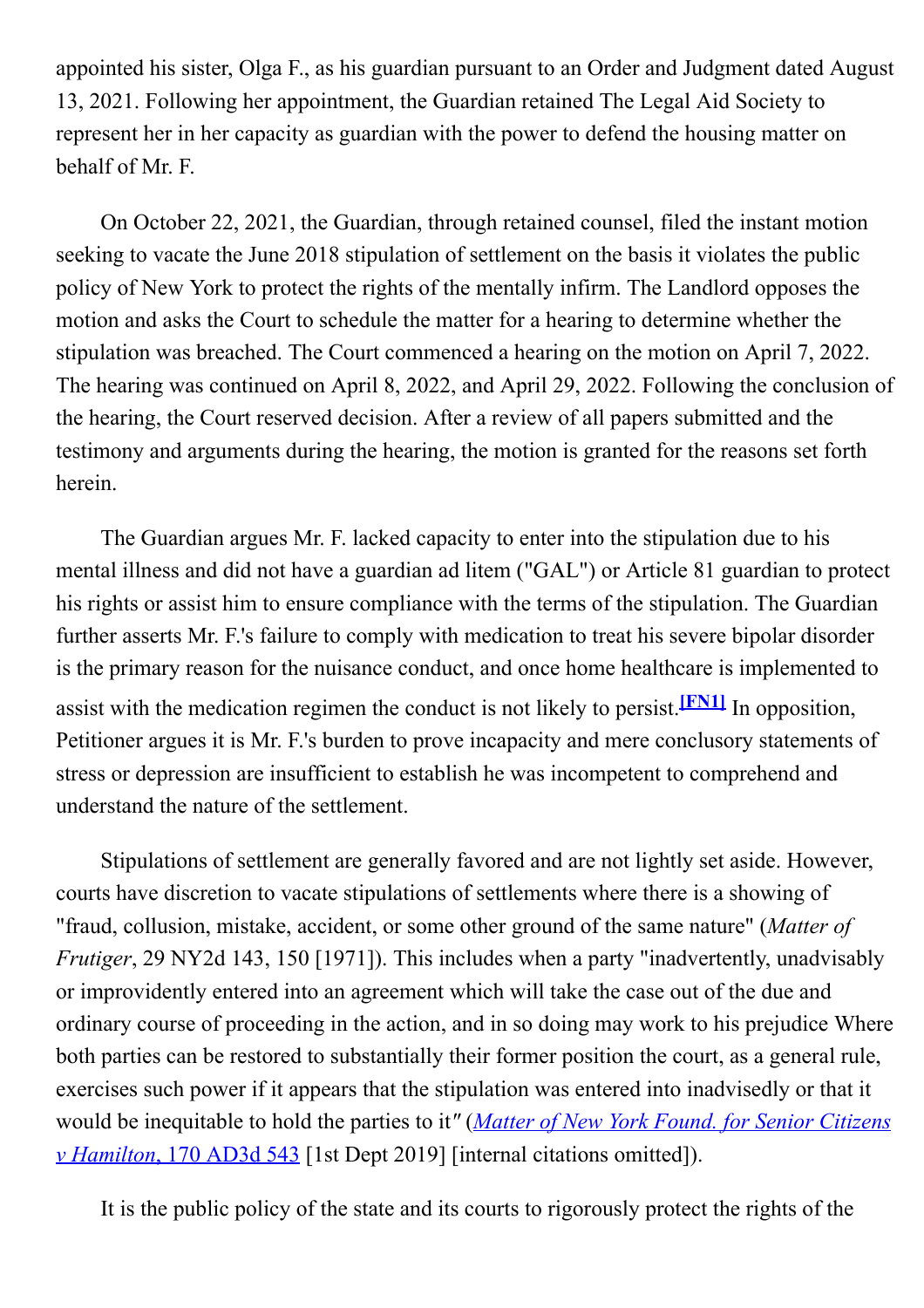[\*3]mentally infirm, as set forth in Vinokur v Balzaretti, 62 AD2d 990 (2nd Dept 1978). Further, adequate representation by counsel is of no consequence as to whether defendants require a guardian ad litem to protect their interests in the action, and if so, whether one should be appointed. Id. The Appellate Division, First Department, and lower courts within have followed the holding set forth in *Vinokur*. In *Kalimian v Driscoll*, 1991 NY Misc. LEXIS 854 (App Term NY County Mar. 29, 1991, No. 91-411), the First Department affirmed a civil court decision vacating a jury verdict entered against a tenant suffering from mental illness when the tenant did not have a guardian ad litem appointed to protect her interest in the litigation. The Court held that "the fact that [the] tenant was represented by counsel in the trial proceedings is of little [, if] any, relevance in determining whether she was prejudiced by the absence of a guardian ad litem." Id.

Petitioner correctly argues no evidence, such as testimony from an expert witness or medical documentation, was presented in both the initial proceeding and the motion and hearing to vacate the stipulation as to the nature and extent of Mr. F.'s mental illness. In matters in which it has been determined a respondent suffers from mental illness severely impacting their insight and judgment such that appointment of a guardian ad litem or guardian is warranted, the records contain testimony from expert psychiatric witnesses and medial and treating reports that demonstrate the severe nature of the mental illness and resulting incapacity of the respondent to defend their own interests (see New York Found. at 544; Kalimian at \*1). Here, only the Guardian testified, and no medical records were entered into evidence. Additionally, much of the Guardian's testimony was inadmissible hearsay or was speculative and conclusory, primarily based on observations of Mr. F.'s behaviors.

However, this matter is distinguishable by the stipulation itself, which includes reference to Mr. F.'s mental illness and conditions his compliance with the stipulation in part on his compliance with his mental health treatment and medication. The stipulation states in relevant part:

WHEREAS, representations have been made that Respondent F. is not a danger to himself or any other persons, and provided Respondent continues to take his medication and monthly medical treatment program.

The stipulation further states:

Respondent will continue his treatment with the following mental health team, and continue with a treatment program substantially the same as his court mandated treatment program with [redacted] located at [redacted], ph: [redacted], and will provide Petitioner with the identity of his treatment team by written notification,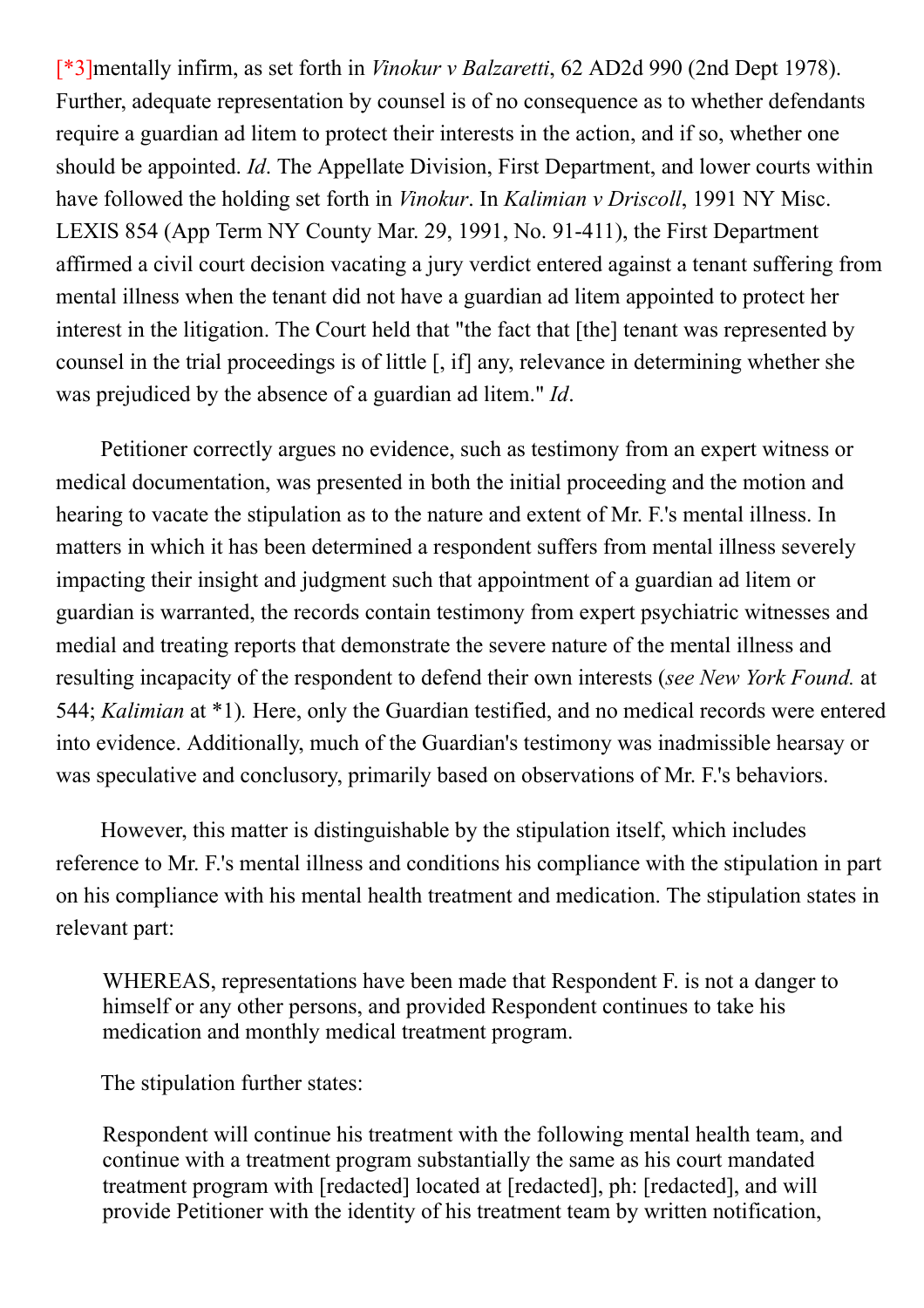via email or fax followed by regular mail, to the undersigned respective counsel for the Petitioner within ten (10) days hereof; and additionally, within thirty (30) days of any changes within thirty (30) days of same. Respondent's current treatment team consists of [redacted].

The inclusion of specific language that Mr. F. continue to receive mental health [\*4]treatment, the name, address and phone number of his treatment program, the name of his treating doctor, and requirement that Petitioner be notified of any changes to his treatment team indicates Mr. F. suffers from severe mental illness. Mr. F.'s compliance with the stipulation being contingent upon his compliance with treatment, thereby elevates the allegations of mental illness beyond the realm of conclusory assertions of stress and depression.

Consequently, it was incumbent upon the parties and the court to ensure that mentally ill Mr. F. was vigorously protected in accordance with the public policy of this state. While a review of the court file, which the Court took judicial notice of during the hearing, indicates the housing court made two APS referrals, the file further indicates APS closed at least one of the referrals without assessing Mr. F. In an email from the court to the Human Resources Administration ("HRA"), which oversees APS, sent on October 5, 2020, inquiring as to the status of the referrals, HRA reported the first referral made at the commencement of this proceeding was closed based upon the assertion by Mr. F.'s counsel that Mr. F. had full understanding of the court proceeding. The same email indicates Mr. F. was not yet assessed on the second referral, and it remains unclear if he ever was. As the case law makes clear, representation by counsel alone is not enough to ensure the rights of a mentally infirm respondent are protected, thus it stands to reason that the determination of mental capacity made by an attorney does not supplant a proper assessment. Even if Mr. F. had been assessed and APS determined not to seek the appointment of a guardian ad litem, the court's inquiry does not end, as the court may determine whether to appoint a guardian ad litem *sua sponte* or on the application of any party. The court has an obligation to evaluate a party's need for a guardian ad litem even when the party is represented by counsel and the court may appoint a guardian ad litem at any stage of the proceeding. Cabrini Blockfront LLC v J.N., 63 Misc 3d 1221(A) (Civ Ct NY County 2019). The Cabrini court further held that "where a guardian ad litem should have been appointed and was not, the resulting judgment must be vacated." Id.

The Court determines there is good cause to vacate the stipulation. The Court recognizes the length of time since the commencement of this proceeding and since the stipulation was entered into, as well as the troubling nature of the alleged nuisance conduct, and does not reach this determination lightly. Absent the stipulation which so clearly puts Mr. F.'s mental